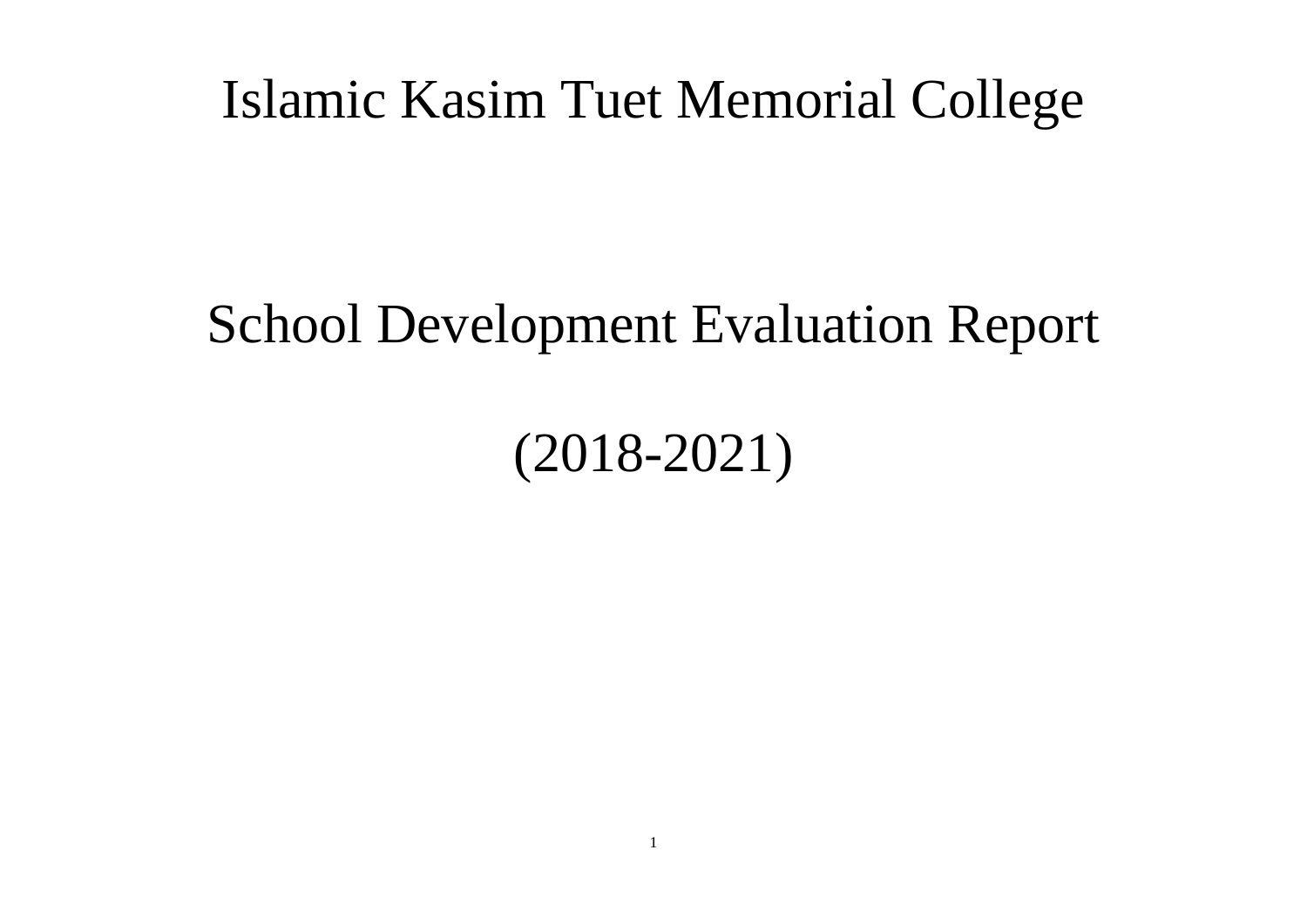#### Islamic Kasim Tuet Memorial College School Development Plan (2018-2021)

| magumum anu urgamman<br>Matters concerned<br>(in accordance with priority)     | Targets / expected results                                                                                                                                          | Strategies                                                                                                                                                                                                                                | Achievement and Reflection                                                                                                                                                                                                                                                                                                                                                                                                                                             |
|--------------------------------------------------------------------------------|---------------------------------------------------------------------------------------------------------------------------------------------------------------------|-------------------------------------------------------------------------------------------------------------------------------------------------------------------------------------------------------------------------------------------|------------------------------------------------------------------------------------------------------------------------------------------------------------------------------------------------------------------------------------------------------------------------------------------------------------------------------------------------------------------------------------------------------------------------------------------------------------------------|
| 1.1 Strengthen and empower the<br>leadership of the SGM and<br>senior teachers | SGMs and senior<br>1.1.1<br>teachers show more<br>leadership and have<br>stronger ownership in<br>their work<br>Team spirit can be<br>1.1.2<br>further strengthened | 1.1a SGMs and senior teachers<br>are encouraged to attend<br>programs to improve their<br>leadership skills, and<br>understand more about their<br>roles; join external networks<br>to get more resources and<br>information in improving | <b>Achievements</b><br>Some of the committees have<br>1.<br>been restructured and redesigned<br>the work allocation, which have<br>allowed colleagues to understand<br>their roles and duties more<br>clearly.                                                                                                                                                                                                                                                         |
|                                                                                | Collaboration support<br>1.1.3<br>is further enhanced<br>Teachers have more<br>1.1.4<br>confidence in T & L                                                         | their work.<br>1.1b Encourage more<br>collaboration within and<br>across the curriculum or<br>departments                                                                                                                                 | Colleagues have, especially<br>2.<br>during the pandemic via online<br>platforms, received more<br>training, in which they now have<br>the new strategies in teaching<br>within grasp and at their disposal,<br>their capacity increased and more<br>diversitfied channels acquired for<br>accesss to different resources and<br>information to improve their<br>work, e.g. joining the innopower<br>organized by the Jockey Club,<br>school-based support services by |
|                                                                                |                                                                                                                                                                     |                                                                                                                                                                                                                                           | EDB.<br>Collaboration between<br>3.<br>departments/subjects has<br>intensified, which has enhanced<br>the mutual-understanding among<br>colleagues and streamlined work-<br>flow, e.g. Chinese, English,                                                                                                                                                                                                                                                               |

### 1. Management and Organization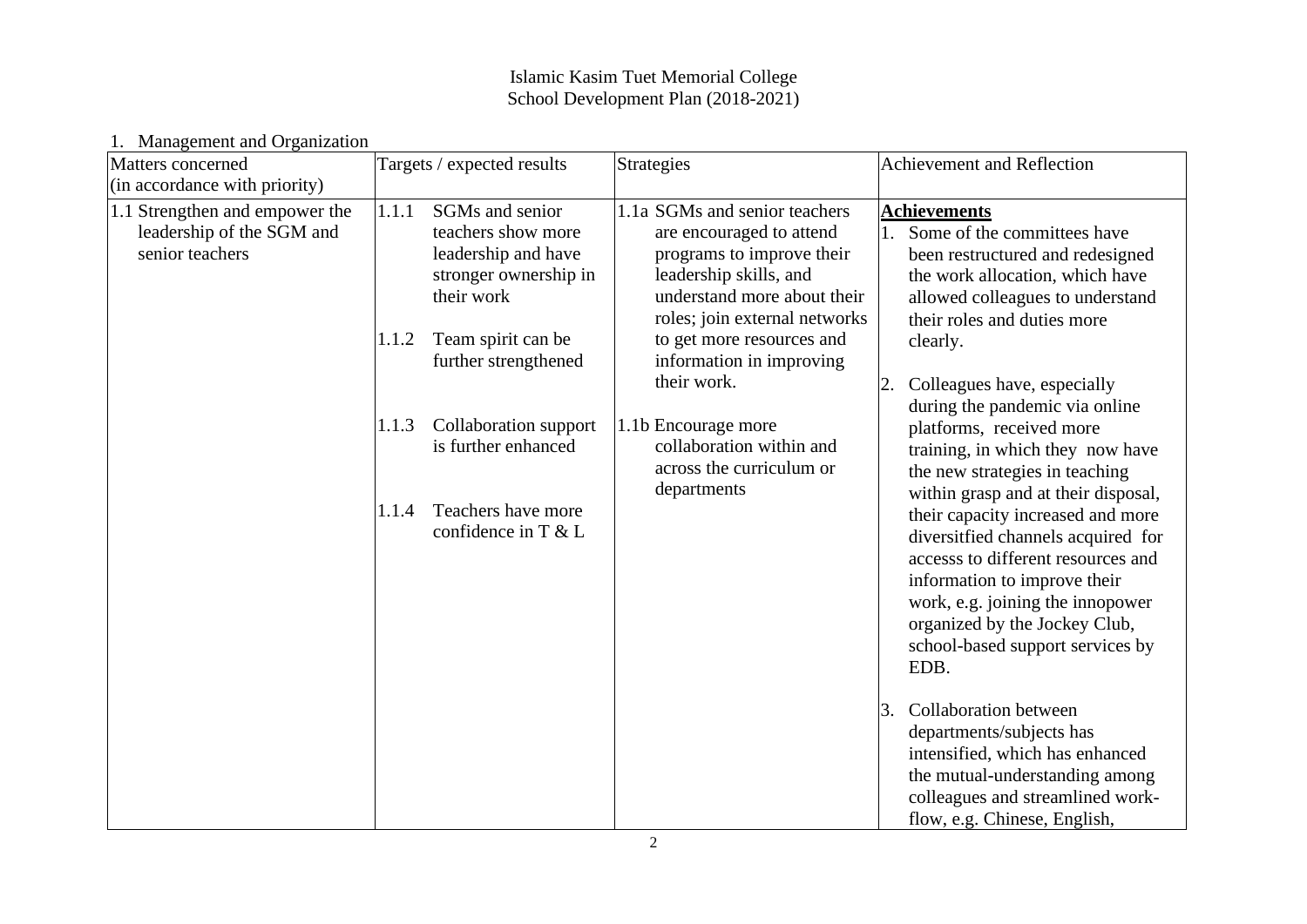|  | Liberal Studies, ICT, Home                                          |
|--|---------------------------------------------------------------------|
|  | Economics (Technology and                                           |
|  | Living), Career and Guidance                                        |
|  | Committee, DCC etc.                                                 |
|  |                                                                     |
|  | 4. Team spirit has obviously been                                   |
|  | lifted, constructive advice has also                                |
|  | been offered by colleagues,                                         |
|  | rendering new policies having                                       |
|  | been more easily to be                                              |
|  | implemented.                                                        |
|  | 5. More colleauges have been                                        |
|  | invited by the EDB, universities                                    |
|  | or other NGOs etc. To conduct                                       |
|  | sharing sessions for peers of other                                 |
|  | schools. Their professionalism has                                  |
|  | been further recongnized.                                           |
|  |                                                                     |
|  |                                                                     |
|  |                                                                     |
|  | <b>Reflection:</b>                                                  |
|  | 1. It is suggested that a platform                                  |
|  | should be set up to record all<br>students' activity enrollment for |
|  | teachers' reference so as to avoid                                  |
|  | potential concomitance.                                             |
|  |                                                                     |
|  | 2. The effectiveness in teaching and                                |
|  | learning and in the development of                                  |
|  | resources has been profited from                                    |
|  | the collaboration between                                           |
|  | departments and the integration of                                  |
|  | curricula. It is recommended that                                   |
|  | the collaboration between                                           |
|  | departments be further encouraged.                                  |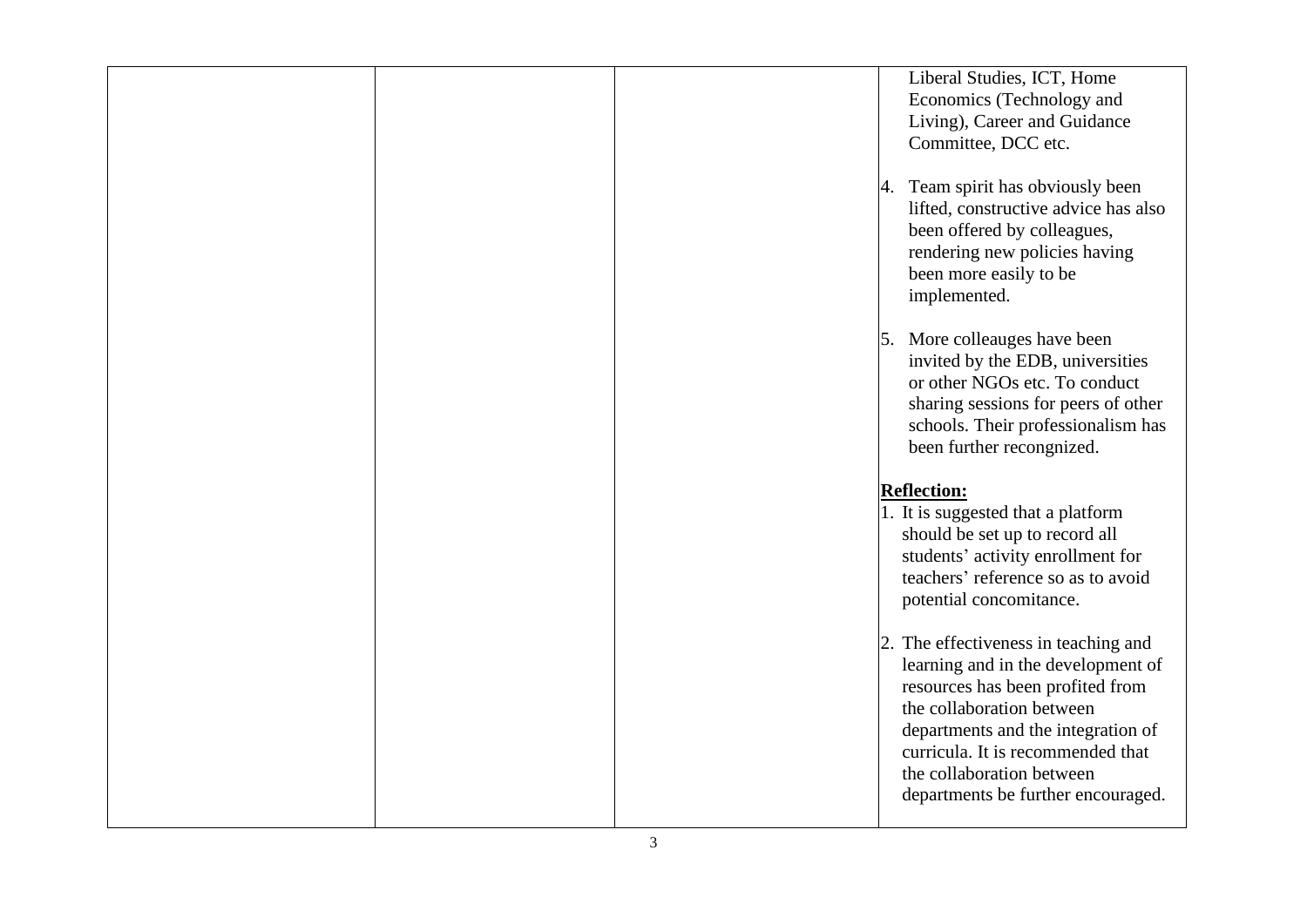| 1.2 Review the appraisal system | 1.2.1 | To make the system | 1.2a Review the system       | <b>Achievements</b>                                                 |
|---------------------------------|-------|--------------------|------------------------------|---------------------------------------------------------------------|
|                                 |       | more effective     | 1.2b Review and redesign the | 1. The contents and formats of some<br>forms have been reviewed and |
|                                 |       |                    | forms                        | amended.<br><b>Reflection:</b>                                      |
|                                 |       |                    |                              | All forms should be converted to<br>e-format.                       |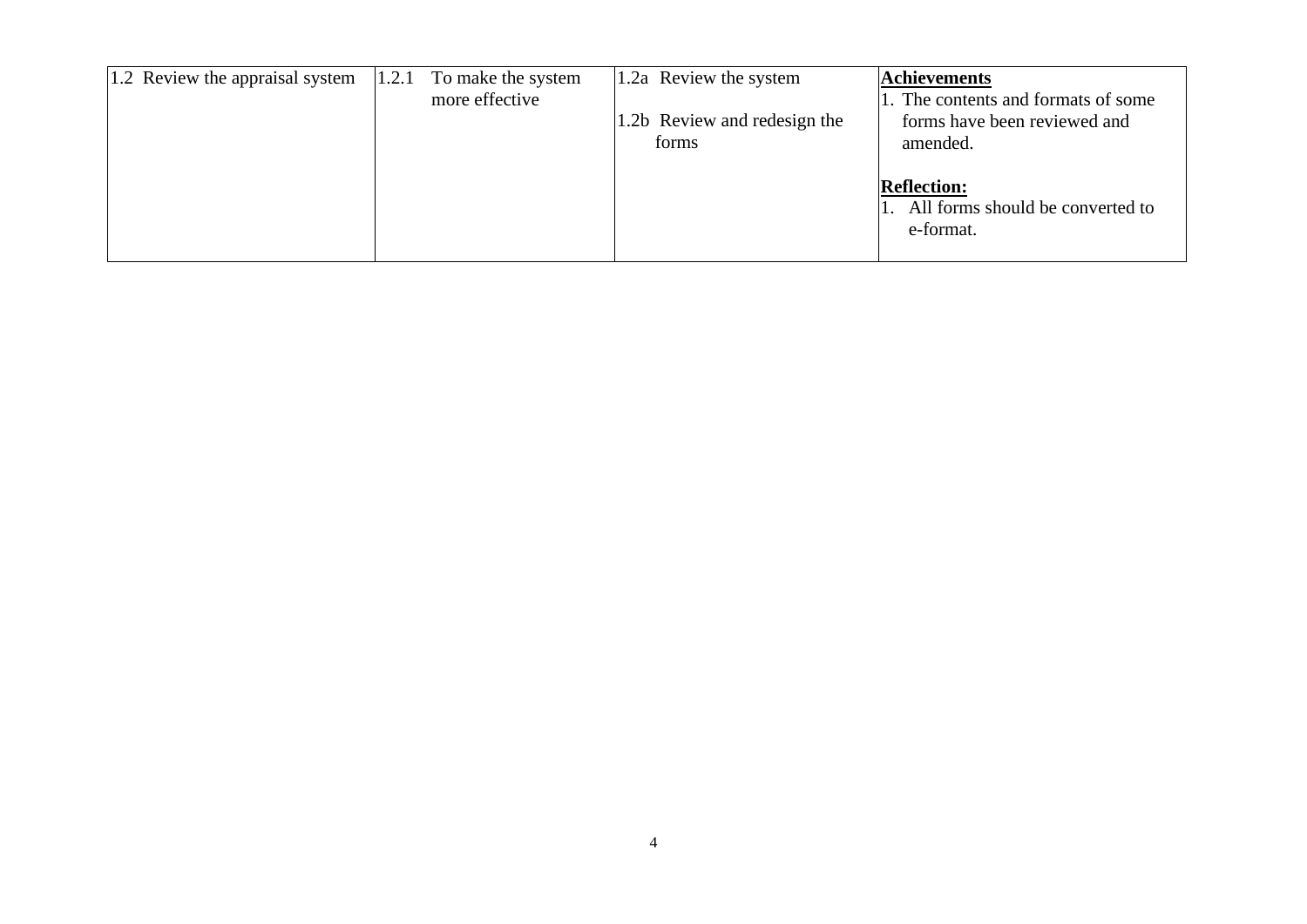| II. Learning and Teaching |  |  |  |  |
|---------------------------|--|--|--|--|
|---------------------------|--|--|--|--|

| Matters concerned                                                                        | Targets/expected results                                                                                                                                                                                                                                                                                     | Strategies                                                                                                                                                                                                                                                 | Achievements and Reflection                                                                                                                                                                                                                                                                                                                                                                                                                                                                        |
|------------------------------------------------------------------------------------------|--------------------------------------------------------------------------------------------------------------------------------------------------------------------------------------------------------------------------------------------------------------------------------------------------------------|------------------------------------------------------------------------------------------------------------------------------------------------------------------------------------------------------------------------------------------------------------|----------------------------------------------------------------------------------------------------------------------------------------------------------------------------------------------------------------------------------------------------------------------------------------------------------------------------------------------------------------------------------------------------------------------------------------------------------------------------------------------------|
| (in accordance with priority)                                                            |                                                                                                                                                                                                                                                                                                              |                                                                                                                                                                                                                                                            |                                                                                                                                                                                                                                                                                                                                                                                                                                                                                                    |
| 2.1 To maximize students'<br>learning potential and<br>strive for academic<br>excellence | 2.1.1 Students are more<br>engaged in lessons<br>2.1.2 Students have greater<br>drive to learn<br>2.1.3 Students become more<br>active learners<br>2.1.4 Students have better<br>understanding about the<br>topics, theories and<br>concept<br>2.1.5 Students develop self-<br>regulated learning<br>habitat | 2.1a Students are provided<br>with more successful<br>experience through<br>different teaching strategies<br>and assessment method<br>2.1b Teachers use more IT<br>and e-learning resources<br>in teaching and attend<br>more teaching related<br>seminars | <b>Achievements (Strategy 2.1a):</b><br>1. Apart from the traditional "chalk and<br>talk" didactic approach, a large variety of<br>learning and teaching approaches have<br>been adopted in different subjects to<br>enhance interaction and foster successful<br>yet pleasant learning experiences. These<br>include cooperative learning, flipped<br>classroom, making models, workshops,<br>debates, discussions, writing news<br>reports, carrying out on-line research in<br>class and so on. |
|                                                                                          | 2.1.6 Students have better<br>academic achievements<br>2.1.7 Students are more<br>confident in learning                                                                                                                                                                                                      |                                                                                                                                                                                                                                                            | 2. Besides administering summative<br>assessment (i.e. traditional tests and<br>examinations), other assessment methods,<br>such as presentations, group projects,<br>competitions, peer evaluation, class<br>performance and so on, have been<br>adopted in parallel.                                                                                                                                                                                                                             |
|                                                                                          |                                                                                                                                                                                                                                                                                                              |                                                                                                                                                                                                                                                            | <b>Reflection (Strategy 2.1a):</b><br>1. Applying different teaching strategies<br>have been proven capable of making<br>students more active and engaged in<br>lessons. This could facilitate better<br>understanding of the taught content.<br>Therefore, it is advised teachers should<br>continue exploration of more strategies.                                                                                                                                                              |
|                                                                                          |                                                                                                                                                                                                                                                                                                              |                                                                                                                                                                                                                                                            | Considering our students' abilities were<br>2.<br>diverse, implementing different                                                                                                                                                                                                                                                                                                                                                                                                                  |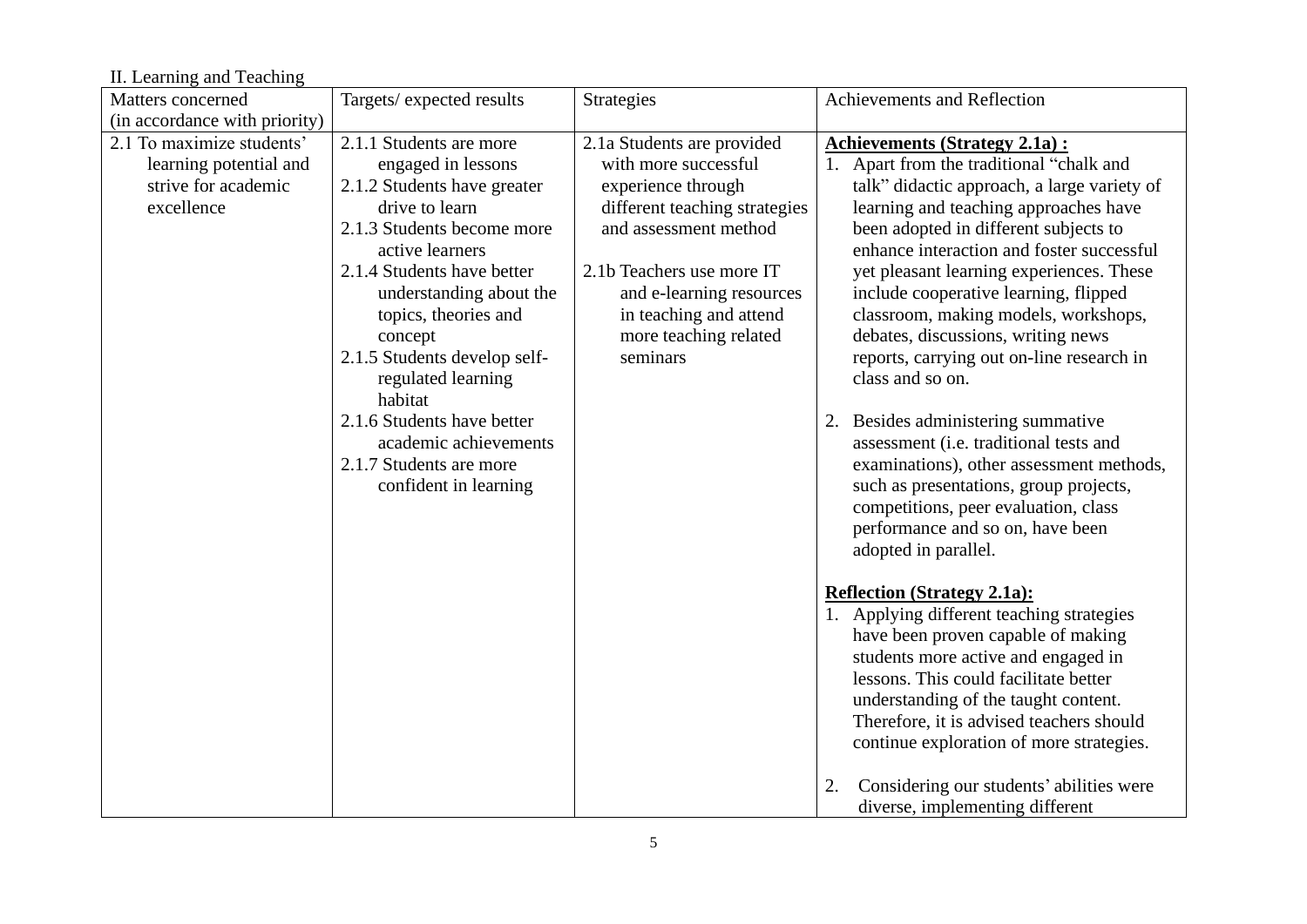|  |    | assessment methods helped students gain<br>more successful learning experiences and<br>built up their confidence in learning.                                                                                                                                                                               |
|--|----|-------------------------------------------------------------------------------------------------------------------------------------------------------------------------------------------------------------------------------------------------------------------------------------------------------------|
|  |    | It is suggested that diversity of<br>assessment methods should be<br>maintained in the next academic year.                                                                                                                                                                                                  |
|  | 3. | Differentiated worksheets has been used<br>to cope with learning diversity. This help<br>individuals to be more confidenct in<br>learning.                                                                                                                                                                  |
|  |    | 4. For senior forms, the breadth and depth of<br>the DSE syllabus and the practical need to<br>meet public exams requirements have<br>naturally resulted into a tight teaching<br>schedule. Thus, teachers' direct<br>instruction of knowledge is widely<br>regarded as least costly and most<br>effective. |
|  |    | Although various strategies and<br>assessment ways can add fun and raise<br>students' motivation, the traditional<br>"chalk and talk" approach has been<br>deemed effective and essential. Hence, we<br>advise teachers to strike a fine.                                                                   |
|  |    | 5. It is suggested that degree of students'<br>involvement and participation in class be<br>made a key criterion in their continuous<br>assessment.                                                                                                                                                         |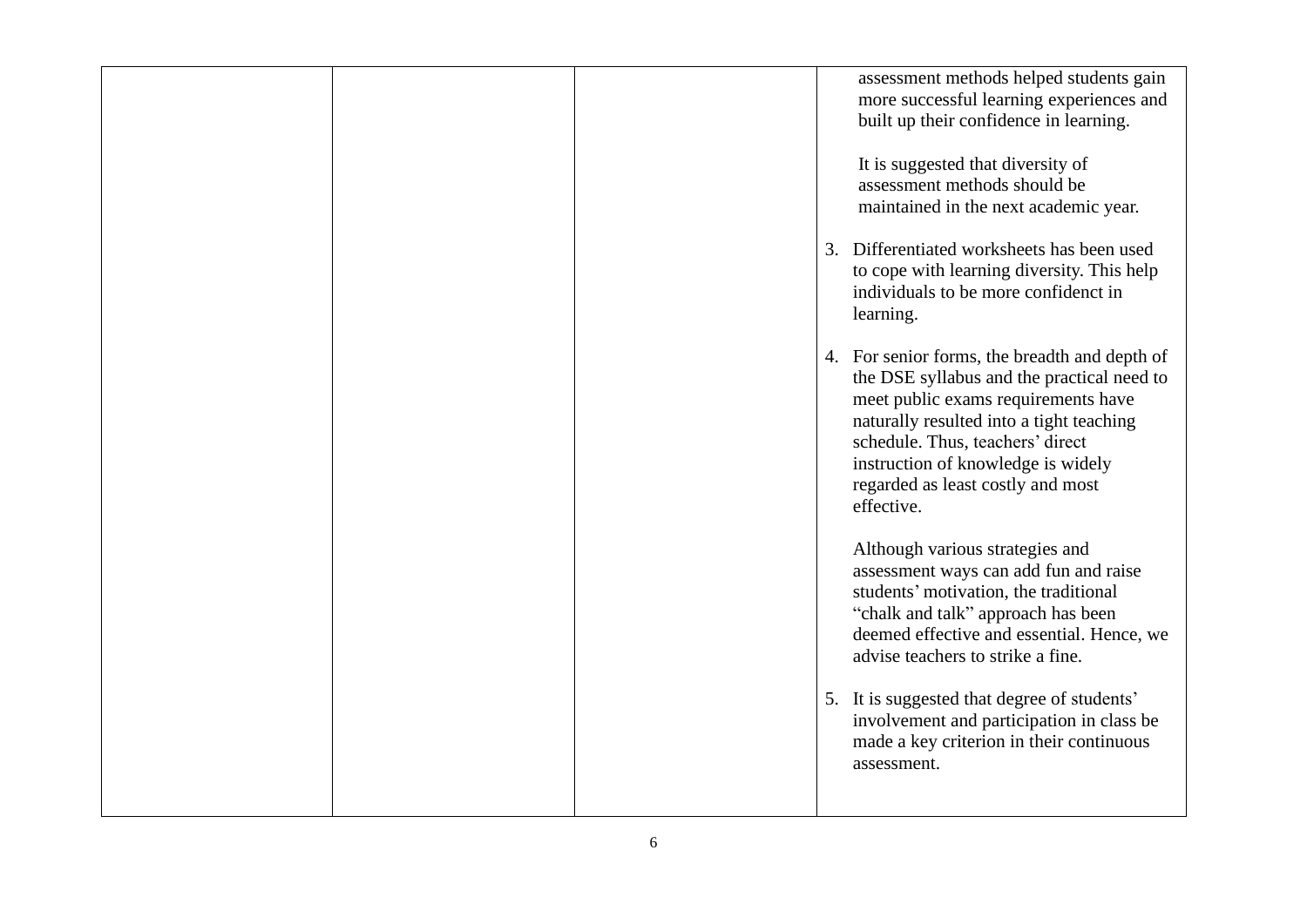|  | <b>Achievements (Strategy 2.1b):</b>                                                |
|--|-------------------------------------------------------------------------------------|
|  | 1. Students enjoyed lessons involving the                                           |
|  | usage of electronic devices (such as                                                |
|  | iPads), interactive e-learning apps and                                             |
|  | platforms (such as Kahoot, Plickers,                                                |
|  | Google Quiz, Google Classroom, Google                                               |
|  | Chat, Google form, Padlet,<br>On-line                                               |
|  | Geoboard, On-line maze puzzles, One note                                            |
|  | shared notes, Quizlet, Nearpod, E-puzzle,<br>edpuzzle, Jamboard, Mentimeter, etc).  |
|  |                                                                                     |
|  | 2. To a very large extent, teachers have                                            |
|  | applied Google Classroom frequently,                                                |
|  | especially during school suspension in the                                          |
|  | second term. They have disemminated                                                 |
|  | various materials, including videos, links,                                         |
|  | reading articles as well as assignments.                                            |
|  | Both teachers and students found the                                                |
|  | layout and functions of Google Classroom                                            |
|  | supportive and user-friendly.                                                       |
|  | 3. The following evaluates the effectiveness                                        |
|  | of some widely used apps and gadgets:                                               |
|  |                                                                                     |
|  | Some colleagues made good use of                                                    |
|  | Google Forms to design quizzes.                                                     |
|  |                                                                                     |
|  | In general, Kahoot made the lessons more<br>entertaining to junior students. It was |
|  | useful when it comes to quizzes and quick                                           |
|  | revision of the taught content.                                                     |
|  |                                                                                     |
|  | Mentimeter allowed saving students'                                                 |
|  | opinions given in lessons. Teachers                                                 |
|  | would be able to share these files with the                                         |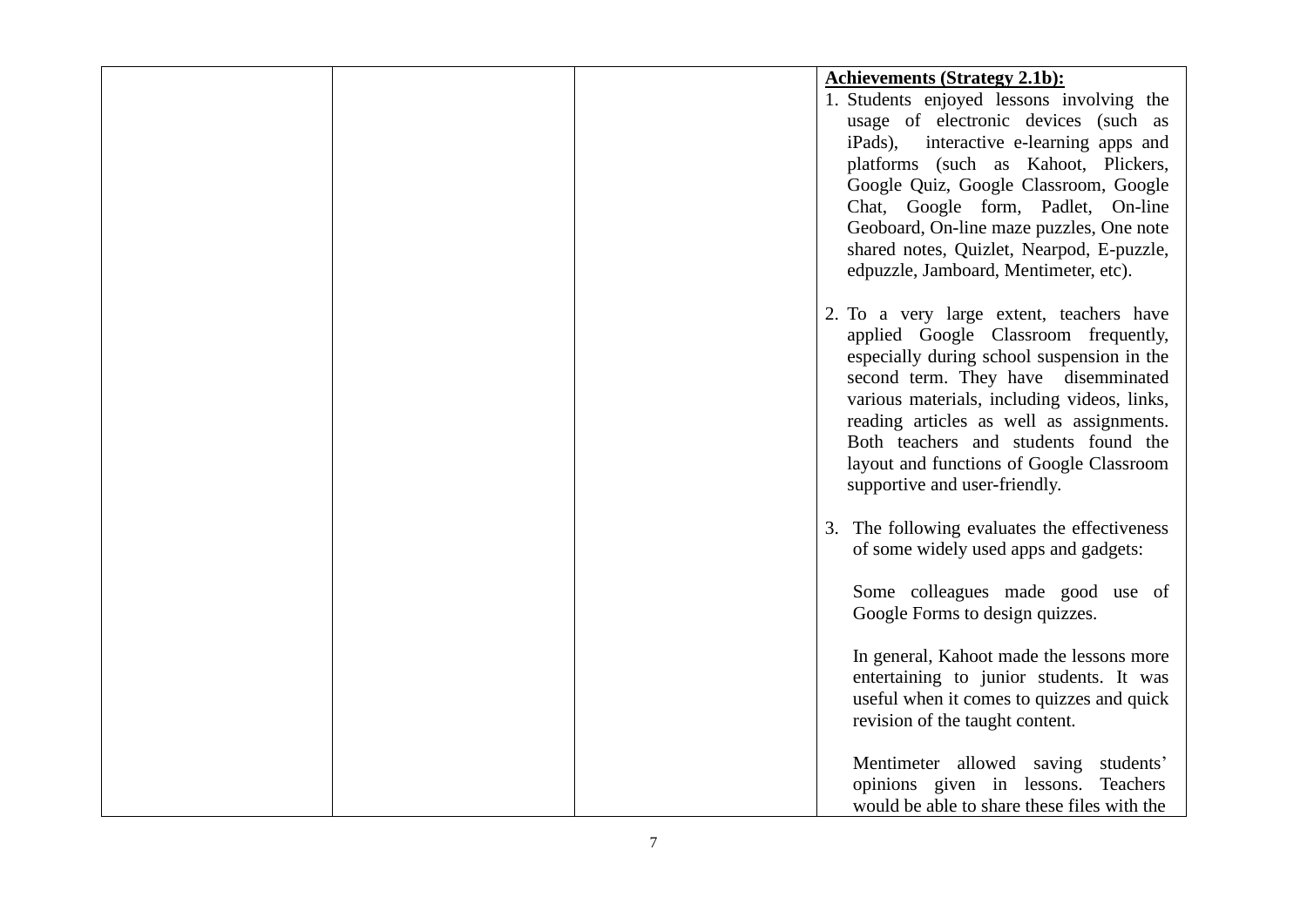|  |  | students later.                                                                                                                                                                                                                                                    |
|--|--|--------------------------------------------------------------------------------------------------------------------------------------------------------------------------------------------------------------------------------------------------------------------|
|  |  | Sometimes, ipads have been applied to<br>make lessons interesting. With ipads,<br>search<br>information<br>students<br>can<br>immediately in class to form their<br>arguments, leading them to have greater<br>sense of ownership of the lessons.                  |
|  |  | 6. Prolonged school suspension due to<br>pandemic circumstances caused lessons<br>to be conducted through Google Meet<br>and Zoom. Teachers and students are thus<br>more used to distant learning, i.e. the use<br>of Google Meet and Zoom for online<br>lessons. |
|  |  | 8. In English language, some students found<br>i-learner tasks easier and more interesting<br>than the usual assignments.                                                                                                                                          |
|  |  | <b>Reflection (Strategies 2.1b):</b><br>1. It was generally observed that students<br>showed stonger motivation and more<br>engagement in the lessons when teachers<br>conduct e-learning activities.                                                              |
|  |  | 2. E-learning resources for NCS to learn<br>Chinese Language seemed not readily<br>available. There seemed to be very few<br>programmes or seminars related to e-<br>learning and teaching Chinese Language<br>to NCS.                                             |
|  |  | 4. The<br>following<br>obvious<br>some<br>are                                                                                                                                                                                                                      |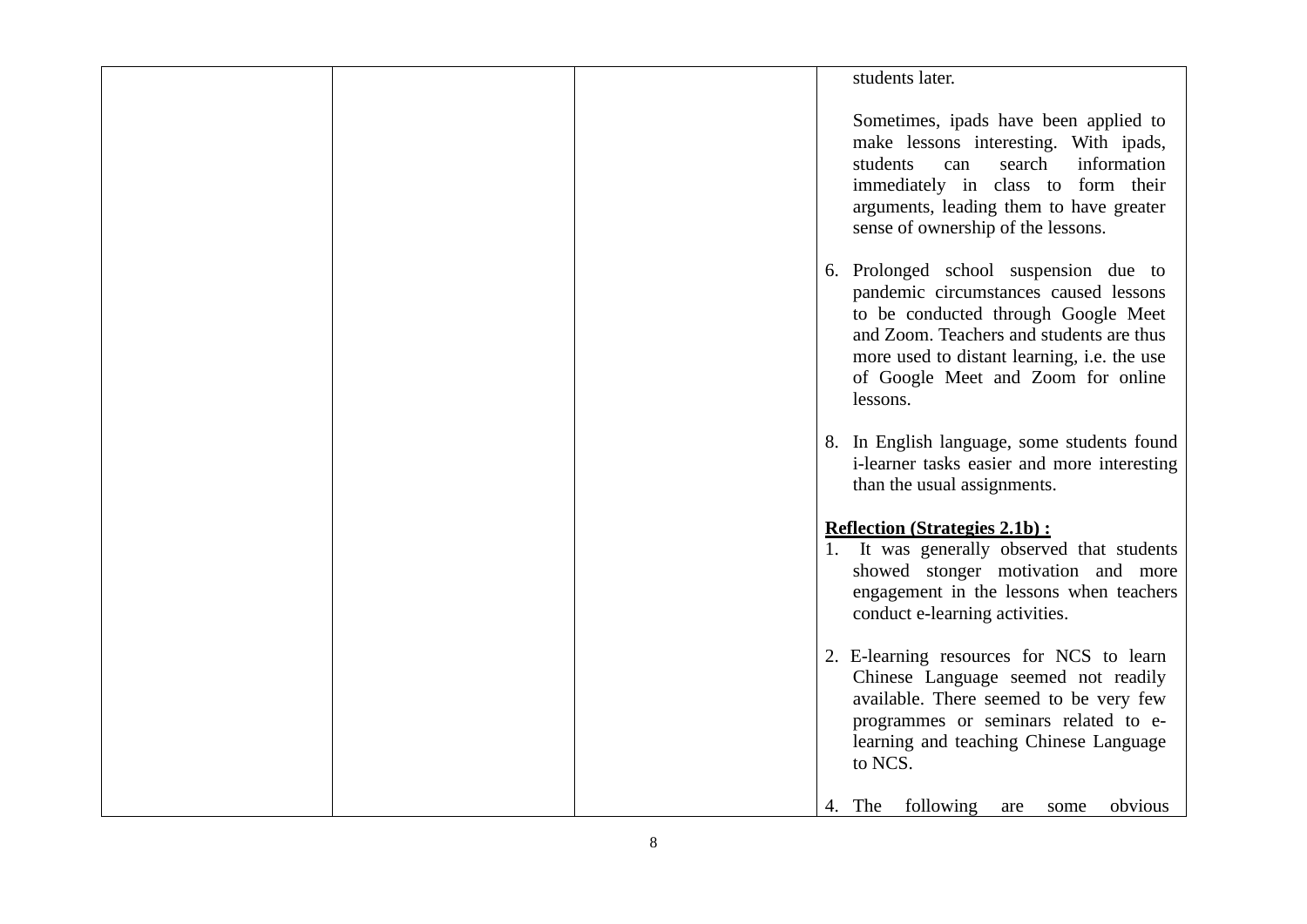|                                                           |                                                                                                                                                                       |                                                                                                                       | inadequacies of some widely used apps:                                                                                                                                                                                                                                                    |
|-----------------------------------------------------------|-----------------------------------------------------------------------------------------------------------------------------------------------------------------------|-----------------------------------------------------------------------------------------------------------------------|-------------------------------------------------------------------------------------------------------------------------------------------------------------------------------------------------------------------------------------------------------------------------------------------|
|                                                           |                                                                                                                                                                       |                                                                                                                       | The use of Kahoot may not help teachers<br>to identify weaker students. The tool had<br>some built-in limitations, such as the<br>word limit. Only MC-type questions were<br>available.                                                                                                   |
|                                                           |                                                                                                                                                                       |                                                                                                                       | Mentimeter couldn't prevent students<br>from typing anything irrelevant or<br>nonsense. Students are not to be held<br>responsible for what they typed. The<br>word limit for on each single response<br>restrained students from elaborating in<br>depth.                                |
|                                                           |                                                                                                                                                                       |                                                                                                                       | IPads occasionally distracted students.<br>Some students were having fun with<br>other apps or taking photos of each other<br>during the lessons.                                                                                                                                         |
| 2.2 To enhance students'<br>reading and writing<br>skills | 2.2.1 Students develop a good<br>habit in reading<br>2.2.2 Students are more<br>interested in reading<br>2.2.3 Students show<br>improvement in reading<br>and writing | 2.2a The library department,<br>Chinese Language, and<br><b>English Language</b><br>department promote e-<br>reading. | <b>Achievements (Strategy 2.2a):</b><br>1. The English department has subscribed to<br>i-learner's reading platform for a weekly<br>supply of reading passages along with<br>comprehension exercises. Teachers have<br>been promoting the platform by assigning<br>exercises to students. |
|                                                           |                                                                                                                                                                       |                                                                                                                       | 2. The library has purchased some Chinese<br>Language e-books for students. The<br>Chinese Language teachers have been<br>trying to promote them to students and<br>guided them to access the resources.<br>Students had been asked finish book                                           |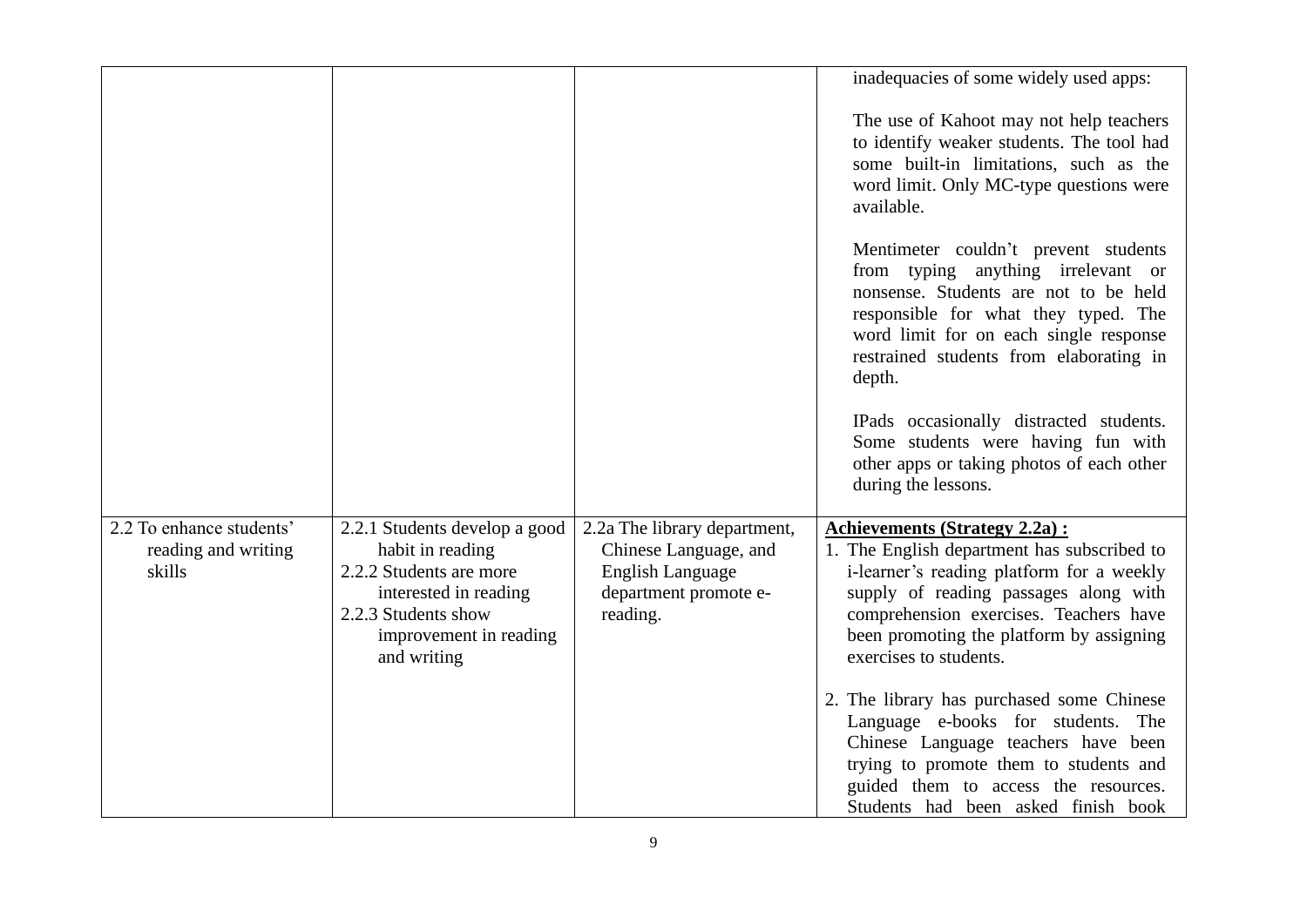|  | reports after reading those books.                                                                                                                                                                                                                                                                                                |
|--|-----------------------------------------------------------------------------------------------------------------------------------------------------------------------------------------------------------------------------------------------------------------------------------------------------------------------------------|
|  | 3. In the past 3 years, our library department<br>has been providing more online readings<br>/e- resources platforms for students.                                                                                                                                                                                                |
|  | (a) E-reading has been promoted to S1 to<br>S3 students through elibrary plus and<br>Students<br>HKEdcity.<br>have<br>been<br>observed to enjoyed e-reading and<br>most of them appeared to be<br>engrossed into in their e-reading<br>materials<br>during their e-reading<br>sessions.                                           |
|  | The school has also subscribed to the<br>(b)<br>Britannica e-learning platform of<br>Integrated Humanities and Science<br>by the support of the Promotion of<br>Reading Grant. Students are now able<br>to gain access to the reading<br>materials through our library website<br>(in school) or from eclass (outside<br>school). |
|  | <b>Reflection (Strategy 2.2a):</b><br>1. With the change of reading content,<br>students were more eager to read during<br>leisure. The completion rate of i-learner<br>reading task has improved.                                                                                                                                |
|  | 2. Students have different reading habits, we<br>should promote reading both printed books<br>and e-books to students.                                                                                                                                                                                                            |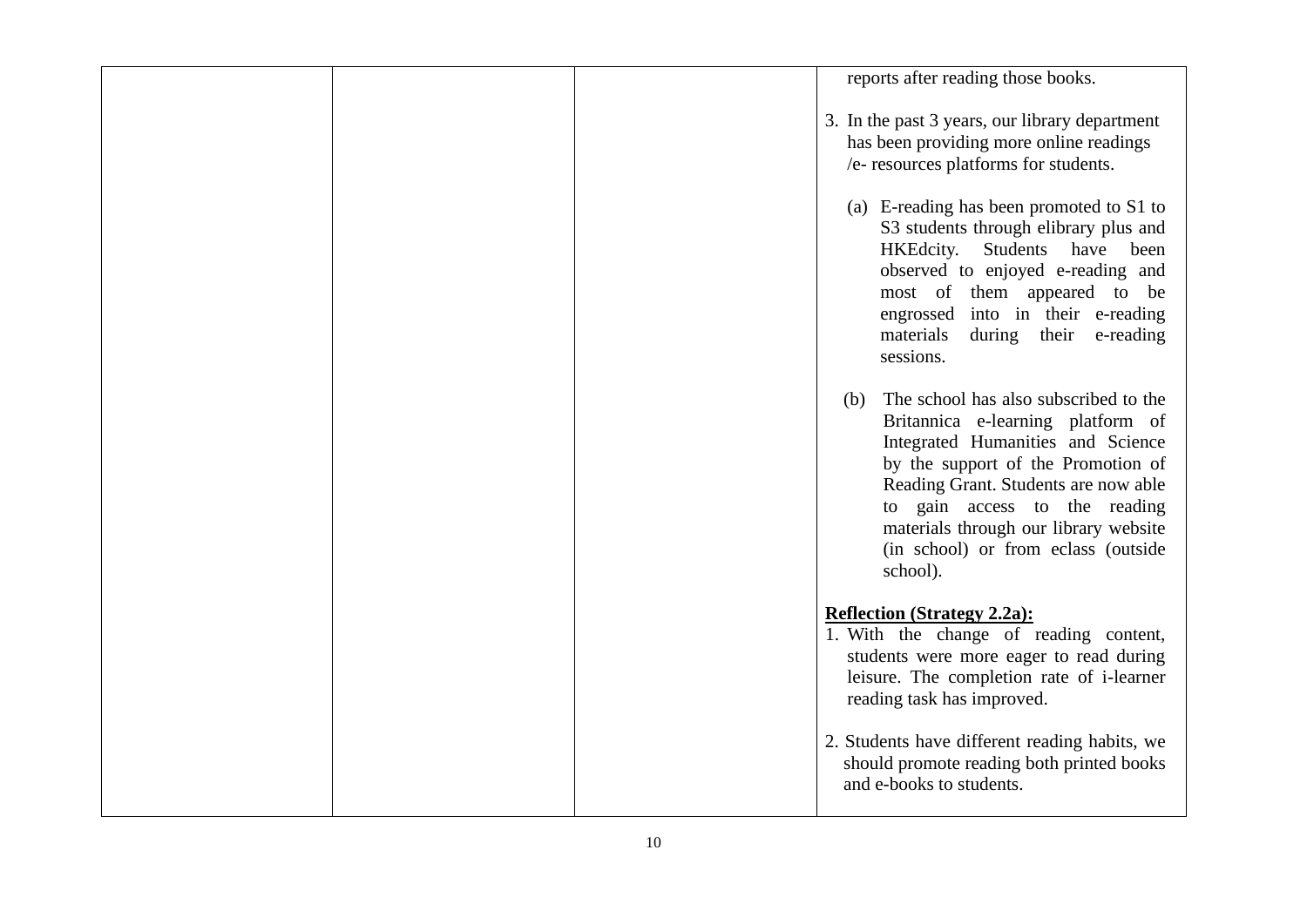III. School ethos and support for students

| Matters concerned                                                      | Targets/expected results                                                                                                                                                  | <b>Strategies</b>                                                                                                                                                                       | Achievement and Reflection                                                                                                                                                                                                                                                                                                                                                                                                                                                                    |
|------------------------------------------------------------------------|---------------------------------------------------------------------------------------------------------------------------------------------------------------------------|-----------------------------------------------------------------------------------------------------------------------------------------------------------------------------------------|-----------------------------------------------------------------------------------------------------------------------------------------------------------------------------------------------------------------------------------------------------------------------------------------------------------------------------------------------------------------------------------------------------------------------------------------------------------------------------------------------|
| (in accordance with                                                    |                                                                                                                                                                           |                                                                                                                                                                                         |                                                                                                                                                                                                                                                                                                                                                                                                                                                                                               |
| priority)                                                              |                                                                                                                                                                           |                                                                                                                                                                                         |                                                                                                                                                                                                                                                                                                                                                                                                                                                                                               |
| 3.1 Enhancing and<br>enriching life planning<br>education for students | Students are better<br>3.1.1<br>understanding of their<br>self-interest and goal<br>Students are well<br>3.1.2<br>inform with<br>knowledge relating to<br>career planning | Organize school-based<br>3.1a<br>career and life planning<br>education programme<br>3.1 <sub>b</sub><br>Organize job-<br>shadowing and<br>activities that enhance<br>self-understanding | <b>Achievements</b><br>The "Career and life planning google<br>form" has been created to collect data of<br>student's interest preference. In<br>2018/2019 a trail has been conducted in<br>selected form(s). The scheme has been<br>launched to all S.1-S.6 in 2019/2020.<br>Some analysis based on the mass data of<br>the whole school were conducted in<br>2020/2021.                                                                                                                     |
|                                                                        |                                                                                                                                                                           |                                                                                                                                                                                         | The "Career Starbook" is designed to<br>2.<br>force students' interests and goal. In<br>2018/2019, S1 and S2 students were<br>guided to complete the booklet via<br>individual or small group interviews. The<br>1 <sup>st</sup> batch of students were tracked for 4<br>years in 2020/2021.                                                                                                                                                                                                  |
|                                                                        |                                                                                                                                                                           |                                                                                                                                                                                         | 3. Over the past years, the career programs the<br>school provided for S4 & S5 were typically<br>run in partnerships with some NGOs, and<br>their packages of life education were in<br>general offered by default to our students.<br>After having gained more ideas and<br>experiences following the colloabration<br>with the NGOs, some school-based and<br>tailor-made programs for different batches<br>of students have been launched in<br>partnerships with different subject panels |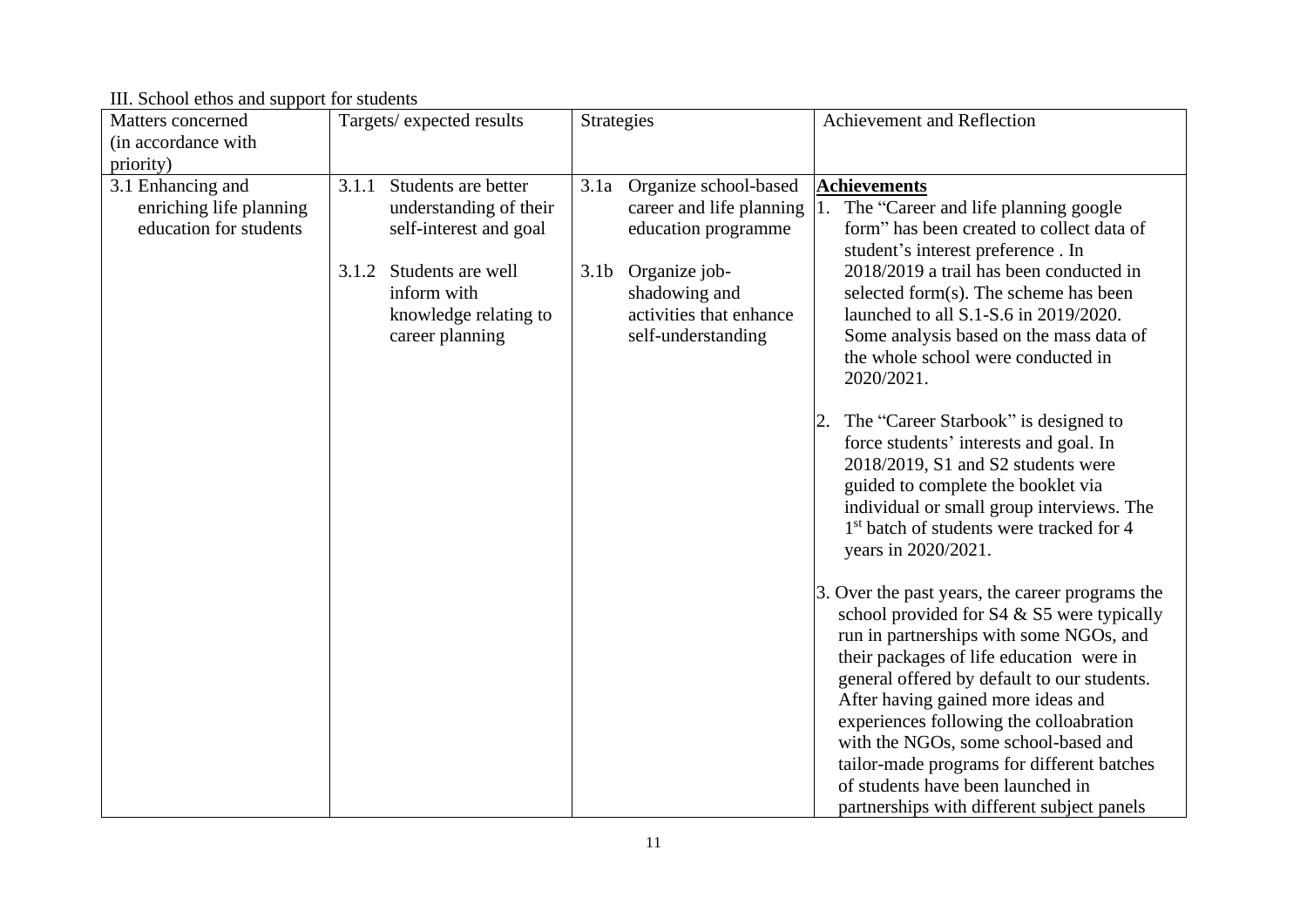|  | and form managements. The school has<br>shifted from relying on the resources<br>prepared by the NGOs to developing its<br>own, such as running the Advanced study<br>Expo, Mock interviews for different<br>programs & jobs, Various talent<br>exploration workshops and school-based<br>internships (such as the MEID project).<br>4. As our students' Chinese proficiency level<br>keeps increasing, the school has started to<br>introduce some programs run in<br>Cantonese, such as the Soci-game, the<br><b>Business-School Partnership Programme</b><br>(BSPP) and some youth ambassadorship<br>programs which recruited local students.<br>The educational rationale was to let<br>students have more opportunities to enrich<br>their life planning experiences beyond the<br>perimeter of the ethnic minority<br>community. |
|--|----------------------------------------------------------------------------------------------------------------------------------------------------------------------------------------------------------------------------------------------------------------------------------------------------------------------------------------------------------------------------------------------------------------------------------------------------------------------------------------------------------------------------------------------------------------------------------------------------------------------------------------------------------------------------------------------------------------------------------------------------------------------------------------------------------------------------------------|
|  | <b>Reflection</b><br>1. In the future, more emphasis on values<br>education appears to be warranted for<br>facilitating life planning. If not, some of<br>the students might still have a low<br>motivation to think about their life<br>planning, and might cause them to feel<br>disoriented about the path they really<br>would like to pursue. Therefore, it is<br>desirable to run the programmes in closer<br>cooperation with the counselling team, the<br>moral education committee and the<br>Islamic affairs committee in the hope of                                                                                                                                                                                                                                                                                        |